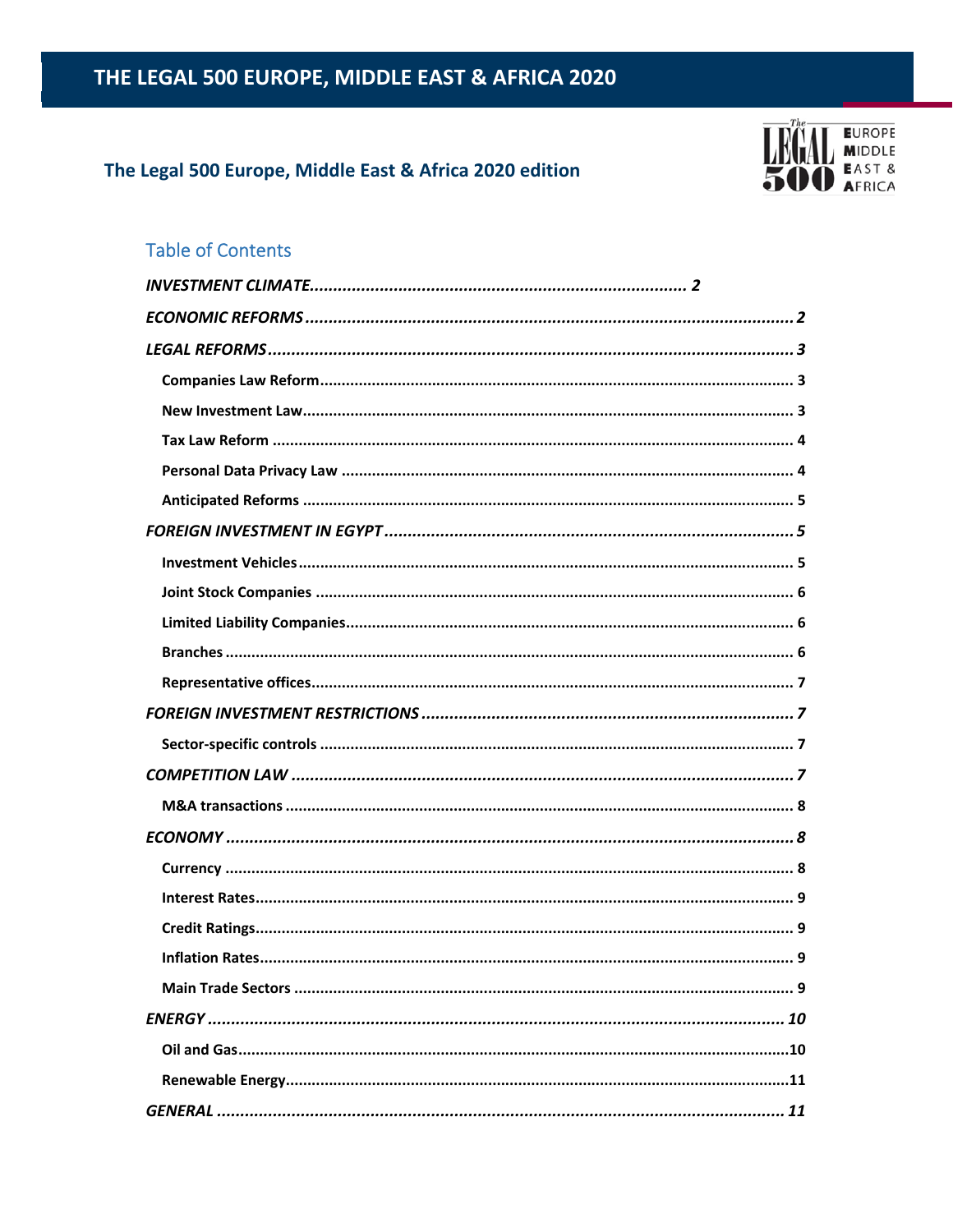### **The Legal 500 Europe, Middle East & Africa 2020 edition**



# INVESTMENT CLIMATE

Egypt is the most populated country in the Middle East and the third most populous in Africa, with over 100 million inhabitants. Egypt occupies a strategic position. It is in the heart of the MENA region and is a major country in both the Arab world and Africa. Egypt has one of the largest and most diversified economies in the Middle East, which is projected to become one of the largest in the world in the 21st century. It has the third-largest economy in Africa and the world's 40th‐largest economy by nominal GDP.

The Egyptian economy suffered from a severe downturn following the 2011 and 2013 revolutions, which ousted former Presidents Hosni Mubarak and Mohamed Morsi respectively. These revolutions led to a notable fall in foreign investments and foreign currency cash reserves. However, the country's economy started to reach a state of stability since the Egyptian military announced the political roadmap in July 2013.

In January 2014, the Egyptian Constitution of 2014 was passed in a referendum and replaced the Egyptian Constitution of 2012, which came into effect under Morsi. In June 2014, Abdel Fattah Al‐Sisi was elected President of the Arab Republic of Egypt and re‐elected in March 2018. The Egyptian parliament was constituted in December 2015. Another constitutional referendum was passed in April 2019 adding two new articles to the constitution and fourteen amendments, most notably extending the presidential term.

### ECONOMIC REFORMS

The Egyptian economy is gaining momentum since the government has been strongly promoting economic reforms.

In March 2015, President Al‐Sisi hosted the Egypt Economic Development Conference (EEDC) in Sharm El Sheikh to highlight Egypt's reform agenda, which attracted heads of states and multinational chief executives. During the conference, Egypt concluded deals up to USD 36 billion with foreign investors.

During the EEDC, Al‐Sisi also presented his plan to establish a new Egyptian capital city. The new capital city's purpose is to create many business opportunities for national and foreign investors. According to official statements, the government shall be transferred to the new capital city gradually between 2021 and 2022.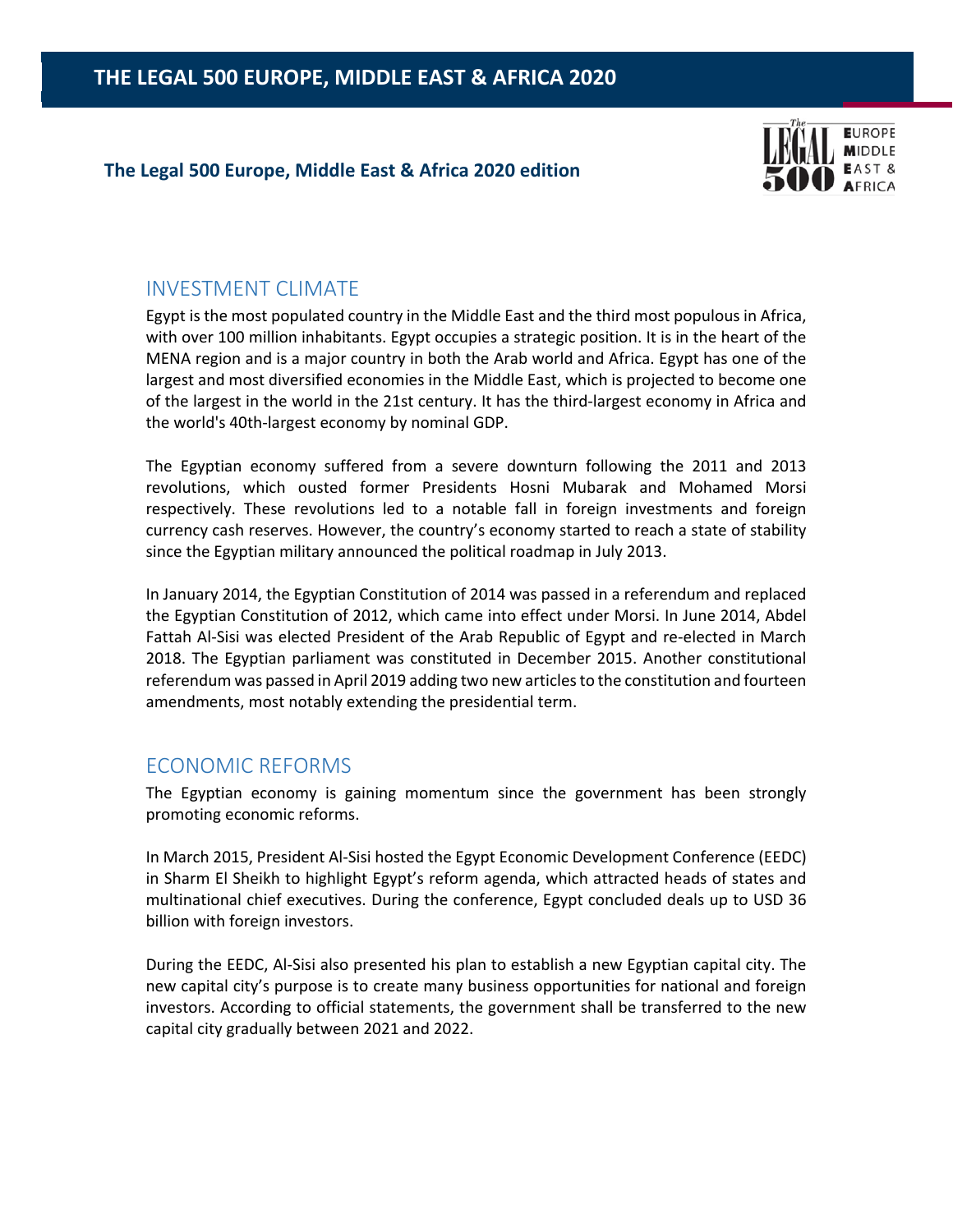#### **The Legal 500 Europe, Middle East & Africa 2020 edition**





Egypt expanded the Suez Canal in 2015. The purpose of the expansion was to boost the Egyptian economy by allowing the passage of more and bigger ships. The Suez Canal has always been one of the most important pillars of Egypt's economy as it represents a significant source of revenue.

As a result of the government's efforts to improve its economy, the GDP growth rate increased to 5.6% during the financial year 2019 compared to GDP rate of 5.3% for the financial year 2018.

According to the Central Agency for Public Mobilization and Statistics (CAPMAS), the unemployment rate decreased to 7.5% during the second quarter of 2019. The current rate shows a remarkable progress as the unemployment rate was 13% in 2015.

### LEGAL REFORMS

The Egyptian legal system is based on the civil law system. Its most important legislation is the Civil Code, which mirrors principles of the Napoleonic code. It also adopts Islamic law principles in specific areas, such as family law and personal status matters. In recent years, many of Egypt's investment‐related laws were reformed.

#### Companies Law Reform

In January 2018, Law no. 4/2018 amending the Companies Law was issued. Among other amendments, the aforementioned law introduced the sole person company for the first time. The sole person company is owned by one person, either a natural or a juristic person, who retains all the management powers. The minimum share capital of a sole person company is EGP 50,000 to be paid in full upon incorporation. The sole person company is essentially a limited liability company with one shareholder who is only liable within the limits of the capital of the company, except in limited cases where the corporate veil of the sole person company may be pierced.

#### New Investment Law

The new Investment Guarantees and Incentives Law no. 72/2017 (the "**Investment Law**")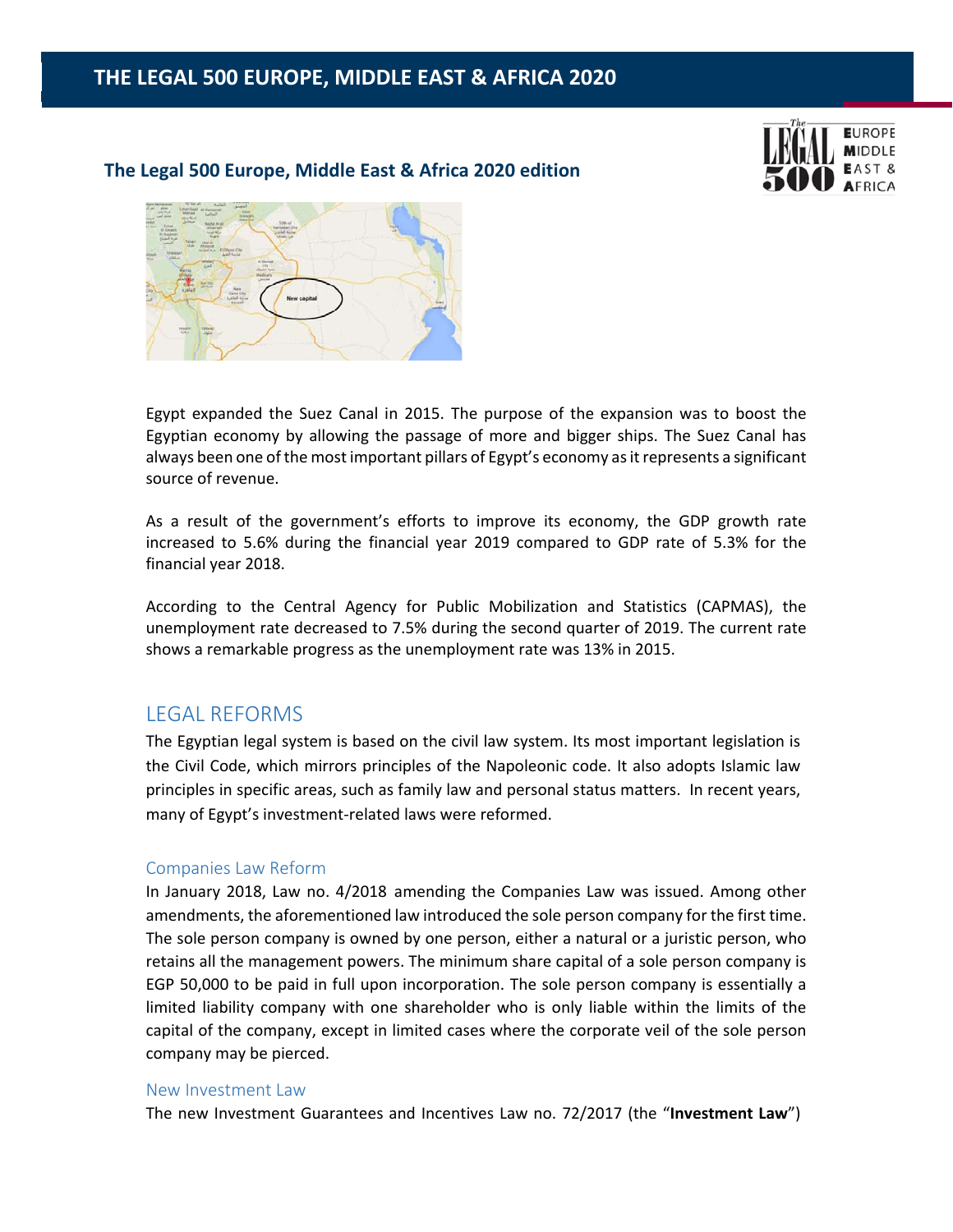### **The Legal 500 Europe, Middle East & Africa 2020 edition**



was issued in May 2017 and further established and consolidated the one‐stop shop system that enables investors to obtain permits and licenses directly from the General Authority for Investment and Free Zones (GAFI) instead of multiple government entities.

The Investment Law guarantees fair and equitable treatment to both foreign and Egyptian investors. Additionally, it grants the right to the Cabinet of Ministers, in light of the reciprocity principle, to grant favourable treatment to foreign investors. Its purpose is to facilitate the investment process and to provide investors with more effective services. It grants investors the right of residence, protection from expropriation, repatriation of profits, and importation of raw materials, production supplies, machinery, spare parts, and transportation means required for their activities. The Investment Law also aims to attract more investments in Egypt through offering further incentives and guarantees in certain sectors or regions.

This new Investment Law improved the corporate veil protection shielding senior executives from prosecution and offered new mechanisms for the settlement of investment disputes to encourage amicable settlement with the government (through the establishment of three separate committees).

#### Tax Law Reform

Presidential Decree 96/2015 was issued in August 2015, amending the Egyptian Income Tax Law as follows:

All locally registered companies are subject to a flat rate corporation tax of 22.5% on their net profits, with the exception of companies incorporated in a free zone. A higher rate of 40.55% applies to companies engaging in specific oil and gas activities.

The annual profit generated by a branch is subject to taxes according to the applicable taxation legislation in Egypt. Personal income tax is also payable in Egypt, on a sliding scale.

#### Personal Data Privacy Law

The Egyptian Parliament approved a new data protection law on February 24, 2020. The law will be published in the official gazette upon the President's ratification. The new law defines personal data and sensitive data.

The new law sets out obligations on data controllers and processors concerning the required consent of individuals and legitimacy of collection and processing. The new law grants individuals a number of rights pertaining to their data such as the right of providing explicit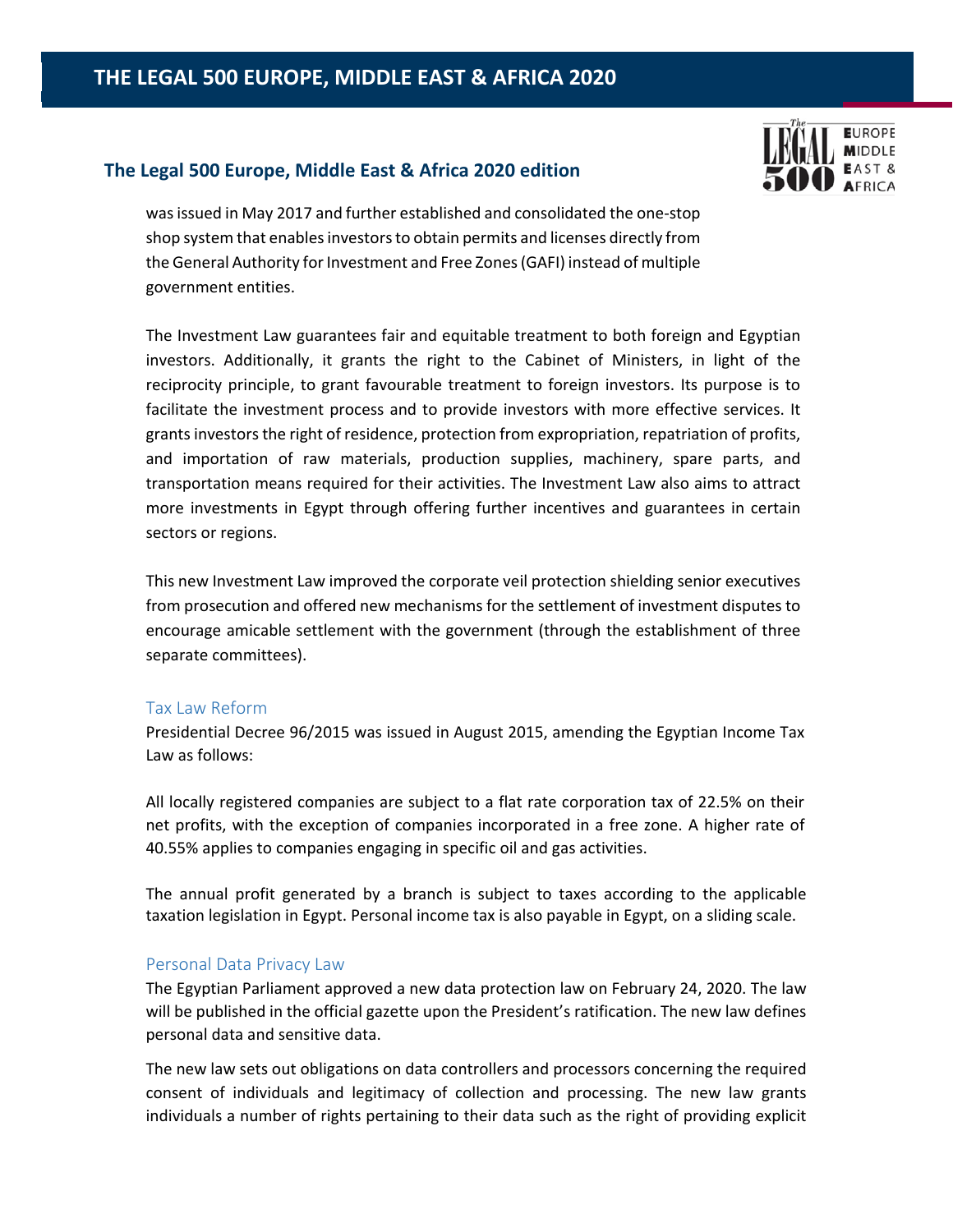### **The Legal 500 Europe, Middle East & Africa 2020 edition**



consent on data collection and processing, rescinding consent, correction and erasing their data as well as the right to be informed of any breach thereto.

The new law includes establishing the Personal Data Privacy Centre as the regulator of data privacy, the mandate of which will include issuing licenses, ensuring compliance with the new law, and investigating complaints.

### Anticipated Reforms

The Parliament is discussing a draft law proposing amendments to the law no. 67/2010 of public‐private partnership (PPP). The draft law adds the operation and utilization of existing projects to the scope of PPP projects, and presents new methods of awarding projects other than public tenders. In addition, the proposed amendments cut red tape such as the prequalification requirement and restrict the mandate of the petition committee.

On the other hand, the Cabinet approved a draft law amending the banking law. The law will be introduced to the State Council and the Parliament for discussion and approval. The draft law, if passed, will include for example: (i) increasing the minimum capital requirements for banks; (ii) licensing e‐payment and fintech businesses; (iii) authorizing the Central Bank of Egypt (CBE) to regulate cryptocurrencies; and (iv) requiring all banks' fiscal years to start in January.

### FOREIGN INVESTMENT IN EGYPT

Egypt is a party to 112 bilateral investment treaties and is a member of the World Trade Organization (WTO) and of the Greater Arab Free Trade Area (GAFTA).

In 1998, Egypt became a party to the Common Market for Eastern and Southern Africa (COMESA).

Egypt has signed a treaty with the European Union called the Association Agreement, in force since 2004, which establishes a free trade area with elimination of tariffs on industrial and agricultural products.

### Investment Vehicles

The most common corporate entities established or acquired by foreign investors in Egypt are the limited liability company (LLC) and the joint stock company (JSC).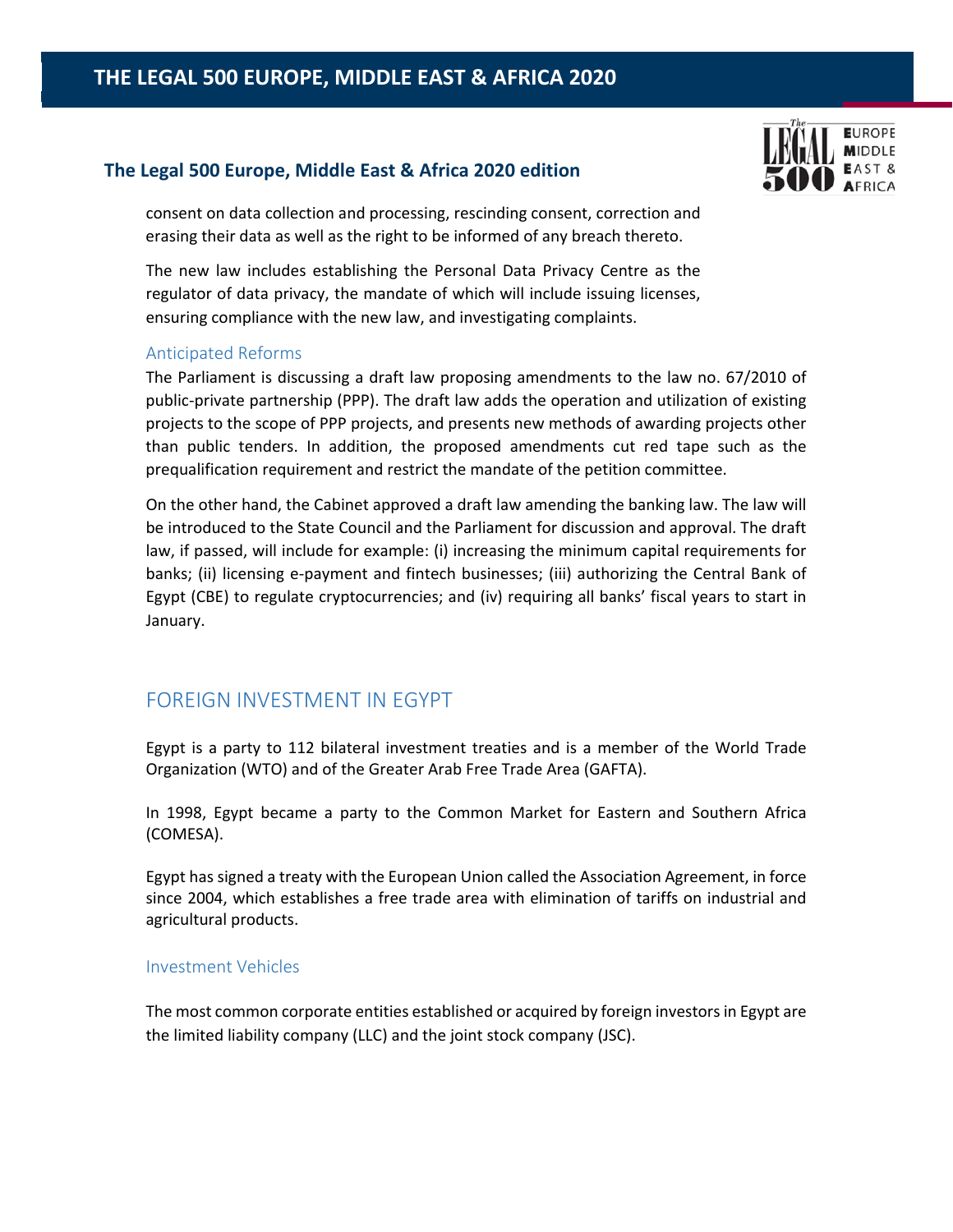### **The Legal 500 Europe, Middle East & Africa 2020 edition**



### Joint Stock Companies

Generally, joint stock companies must be formed with a minimum share capital of EGP 250,000. The minimum required capital amount may be higher depending on the activity of the company and the regulations related thereto. Only 10% must be paid at the time of incorporation, to be increased to 25% within 3 months, and the remaining amount of the nominal value of the shares is to be paid up within 5 years.

At least three founding shareholders and at least three directors must be appointed in the company. Directors are required to hold regular meetings, which provides for higher level of corporate governance. It is easier for a JSC to raise funds, as its shares can be offered to the public and traded on the Egyptian Exchange.

Founding shares and shares issued in return for in‐kind (i.e. non‐cash) contributions may not be transferred until the financial statements of two full fiscal years are published. The Prime Minister can waive the above restrictions in relation to joint stock companies established under the Investment Law.

Directors and shareholders need not be Egyptian nationals, unless the company carries out one of the restricted activities set out below. Forming an Egyptian joint stock company takes five business days as of the date of submitting all documents in good order to the competent authority.

### Limited Liability Companies

Limited liability companies have no minimum share capital requirements. Limited liability companies do not have a Board of Directors, but are managed by one or more managers who are responsible for the day‐to‐day management of the company and have full authority for representing it. A limited liability company must have at least two founding partners. There is no nationality restriction on the partners or managers except for the companies carrying out certain activities as noted below. As with a joint stock company, forming an Egyptian limited liability company takes five business days as of the date of submitting all documents in good order to the competent authority.

### Branches

Foreign companies may establish branches in Egypt. The branch's purpose is the performance of a particular contract entered into by the mother company. That contract must be submitted as part of the incorporation procedures.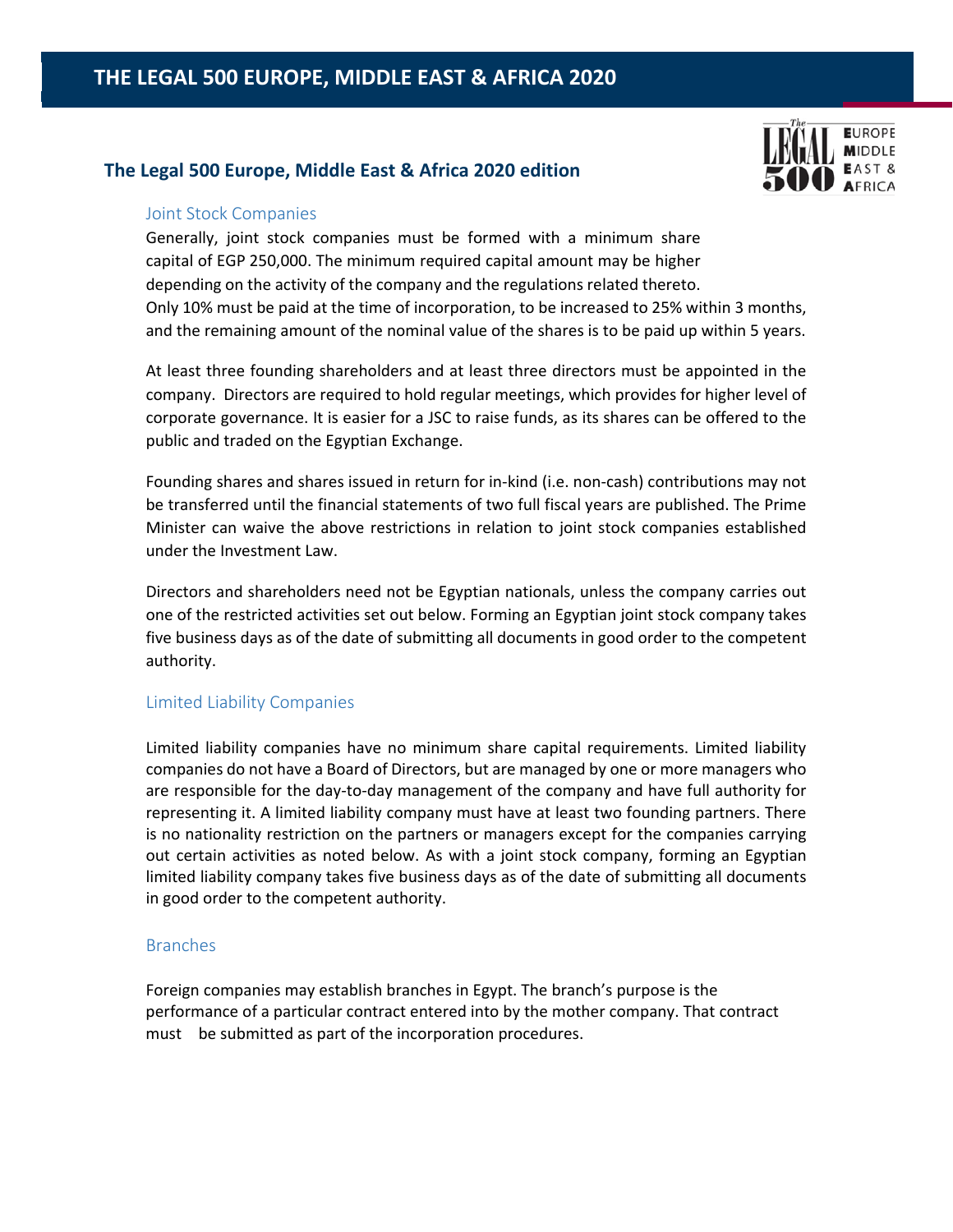### **The Legal 500 Europe, Middle East & Africa 2020 edition**



There is no minimum legal capital for branches, however in practice the equivalent of a minimum of EGP 5,000 must be transferred in foreign currency to a bank account in Egypt in the name of the branch.

### Representative offices

Foreign companies can establish representation, liaison or scientific offices in Egypt. There is no requirement for the manager of such offices to be Egyptian. Representative offices are prohibited from performing any kind of commercial or income generating activity and can be removed from the register for doing so.

Representative offices must notify the GAFI annually of the names, positions, nationalities and salaries of their staff members as well as their total wages, the percentage of the Egyptian staff's wages and the work that those offices assumed.

No minimum capital is required, but in practice, the equivalent of a minimum of EGP 5,000 must be transferred in foreign currency to a bank account in Egypt in the name of the representative office.

Except for wages withholding taxes, the representative office is not subject to taxes since it does not generate profits from commercial activities and its activity is limited to studying and exploring the Egyptian market.

# FOREIGN INVESTMENT RESTRICTIONS

In principle, there are no nationality restrictions in connection with foreign investment in Egypt. However, specific activities such as commercial agency and importation with the purpose of trade include nationality requirements. Certain regulatory approvals are required for foreign and local investments in Egyptian banks and insurance companies exceeding 10% of the issued shares. Foreign ownership of land is restricted in the Sinai Peninsula.

### Sector‐specific controls

Licenses and government approvals are required to establish a business in Egypt. Regulatory approvals are required for acquisitions and disposals in the banking, insurance, hospitals, pharmaceutical plants, oil and gas, and telecommunication sectors.

### COMPETITION LAW

The Egyptian Competition Authority (ECA) ensures free competition in the market by prohibiting anticompetitive practices and serves consumer and producer interests.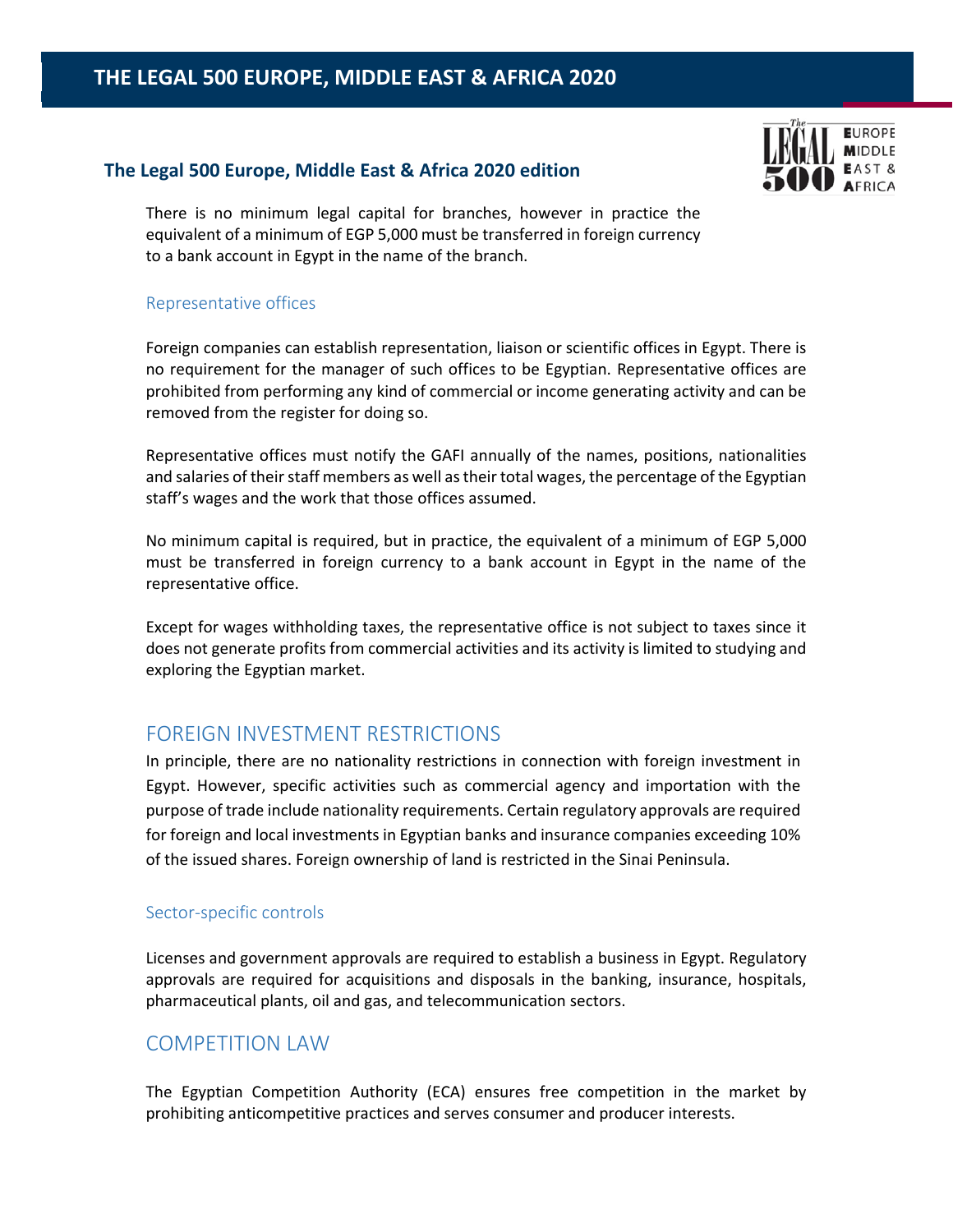### **The Legal 500 Europe, Middle East & Africa 2020 edition**



The Egyptian Competition law was enacted in 2005 and regulates horizontal and vertical restraints, cases of abuse of dominance and cartels. It also provides an exhaustive list of prohibited agreements.

The ECA may exempt agreements relating to horizontal restraints if their objective is to attain economic efficiency and if the benefit arising from them exceeds the harm to the freedom of competition.

New amendments to the law were made in 2014 granting automatic immunity from prosecution to the first whistle‐blower who reports the existence and submits evidence of cartels to the ECA.

### M&A transactions

Notifications must be made to the ECA, within 30 days of the conclusion of the relevant commercial agreement and if the turnover of the respective parties exceeds certain thresholds. Clearance is not required and there is no obligation to suspend.

Where the COMESA merger regime applies, notification is mandatory and must be made within 30 days of the parties' decision to merge. There is no obligation to suspend.



### ECONOMY

#### **Currency**

Following the revolution of 2011, Egypt suffered from budget deficits, shortage in foreign currency, downgrading its credit rating, steep rise of inflation and unemployment rates, and fall of tourism revenues, which is the country's top source of foreign currency earnings.

In November 2016, Egypt received \$12 billion loan from the International Monetary Fund, the fifth and final tranche was received in July 2019. As a result, Egypt adopted bold measures as part of its economic reform program such as floating Egyptian Pound, cutting energy subsidies, and introducing new value‐added tax (VAT).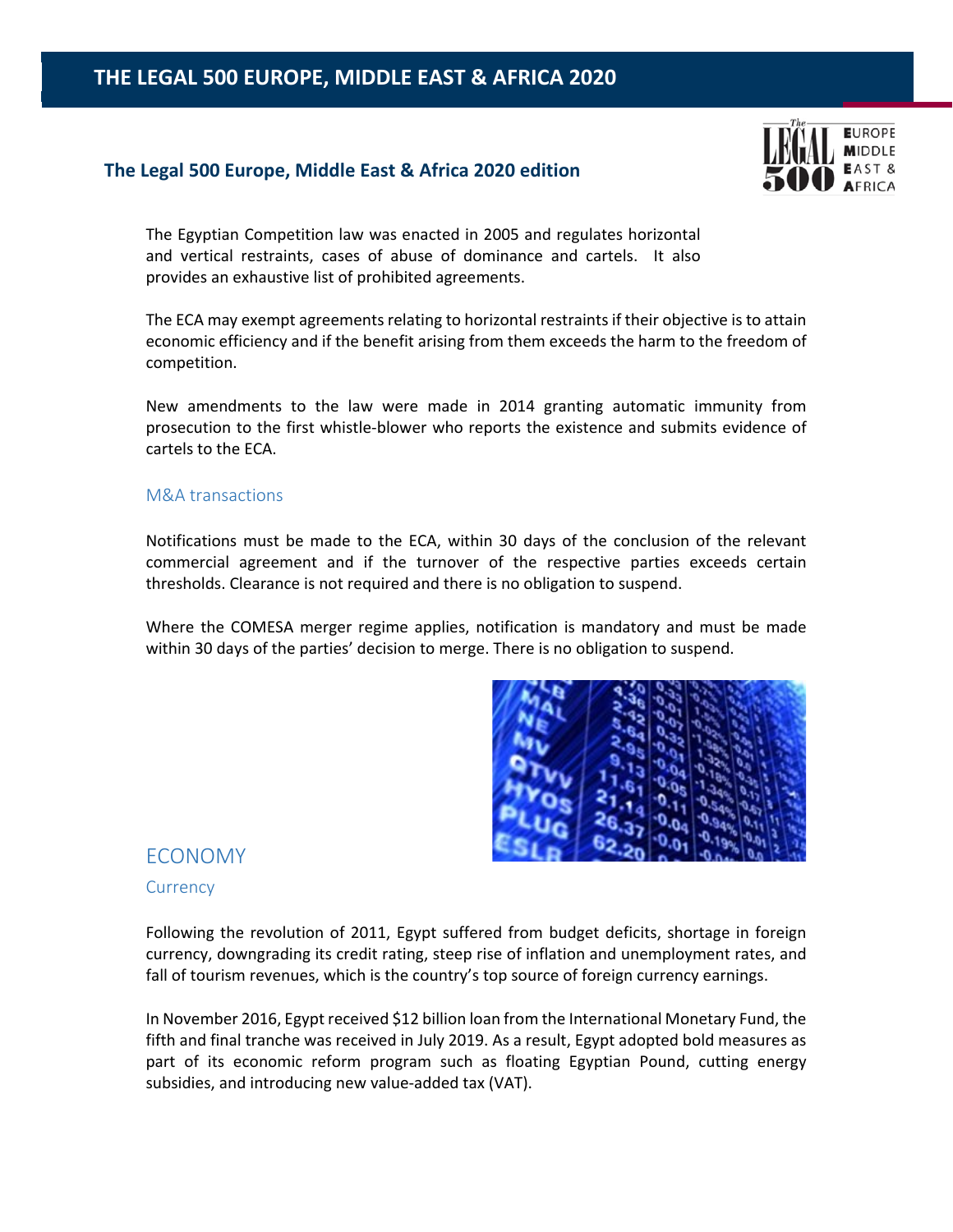### **The Legal 500 Europe, Middle East & Africa 2020 edition**



As a result, the foreign currency reserve significantly increased to reach \$45.42 billion by December 2019, meanwhile, the Egyptian Pound exchange rate remains relatively stable with a slight upward trend.

### Interest Rates

After interest rates peaked at 18.75% in 2017, the CBE decreased the interest rate gradually to reach 12.25% in November 2019. In March 2020, the CBE declared cutting interest rate by 300 basis points to reach 9.25%, which is the lowest rate since early 2016, to support the economy against the COVID‐19 outbreak.

### Credit Ratings

Egypt's credit ratings have been upgraded to B, B2 and B+ by Standard & Poor and Moody's,and Fitch, respectively, with stable outlook.

Economic policies adopted by Egypt, especially interest rate cuts and easing inflation, were the main drivers of upgrading the credit rating.

### Inflation Rates

According to CAPMAS, Egypt inflation rate reached the lowest level in nearly a decade in October 2019 to reach 2.4% compared to 17.5% a year earlier. Despite slight fluctuations in inflation rates in the following months, CAPMAS further announced that the annual inflation rate fell to 6.8% in January 2020, compared to 12.2% in January 2019.



The Central Bank of Egypt monitors and controls the inflation rate through its monetary policies. The recent lowering of interest rate by 300 basis points in March 2020 will likely have an adverse effect on inflation rates.

### Main Trade Sectors

Egypt is the world's largest importer of wheat and one of the largest producers and exporter of potatoes, after the Netherlands, France and Germany.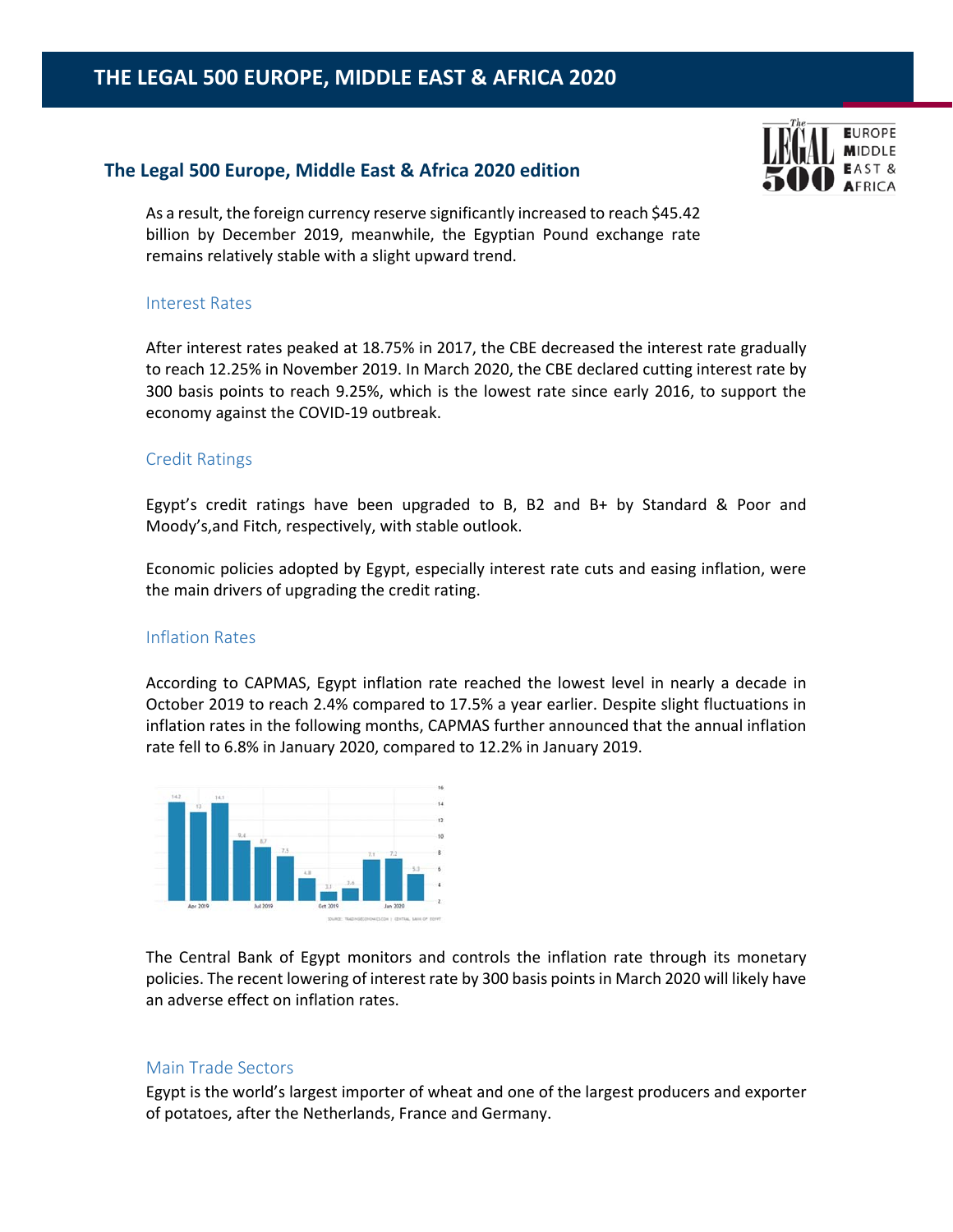### **The Legal 500 Europe, Middle East & Africa 2020 edition**



The country is also known for its strong exportation of textile and steel, and raw materials.

The European Union is Egypt's main trading partner, especially after the implementation of the Association Agreement in 2004.

Egypt mainly exports to the European Union fuel and mining products, textile and clothing and chemicals and imports machinery and transport equipment. Most of Egypt's foreign trade is handled by Egypt's main port, the Port of Alexandria.

On a related front, trading with African countries remains low despite Egypt being a party to COMESA. This is due to the lack of trade promotion and business knowledge, as well as problems in transport and logistics.

# **ENERGY**

### Oil and Gas

Egypt is a major player in the international energy market as it operates the Suez Canal and the Suez‐Mediterranean pipeline. Natural gas and oil are the primary fuels for Egypt's energy sector, which positions Egypt as the largest oil and natural gas consumer in Africa.

A specific concession is required to carry out exploration activities and to exploit oil and gas resources. Each concession agreement must be entered into following the promulgation of a specific law that allows the concession agreement to be entered into between the Arab Republic of Egypt, the Egyptian Petroleum Company and the foreign company.

In 2015, Eni discovered a giant natural gas field on the Mediterranean offshore. The reserve is estimated at 30 trillion cubic feet. As of 2020, Egypt's proven natural gas reserve is around 77 trillion cubic feet, ranking 16<sup>th</sup> in the world. In addition, Egypt has signed a bilateral treaty with Cyprus in 2018 to build a natural gas pipeline to transport natural gas from the Aphrodite field to Egypt for liquefaction, and then re‐export the liquefied natural gas.

Egypt is currently repositioning itself as a hub for natural gas between Africa and Europe through continuous coordination and joint arrangements with Cyprus and Greece.

As of August 2017, Egypt has witnessed the issuance of a new gas market activities law no. 196/2017 which aims to create a liberalised gas market, subject to the principles of free competition, non‐discrimination between gas market participants and the prohibition of monopolistic practices. Accordingly, this law establishes an entity named Gas Market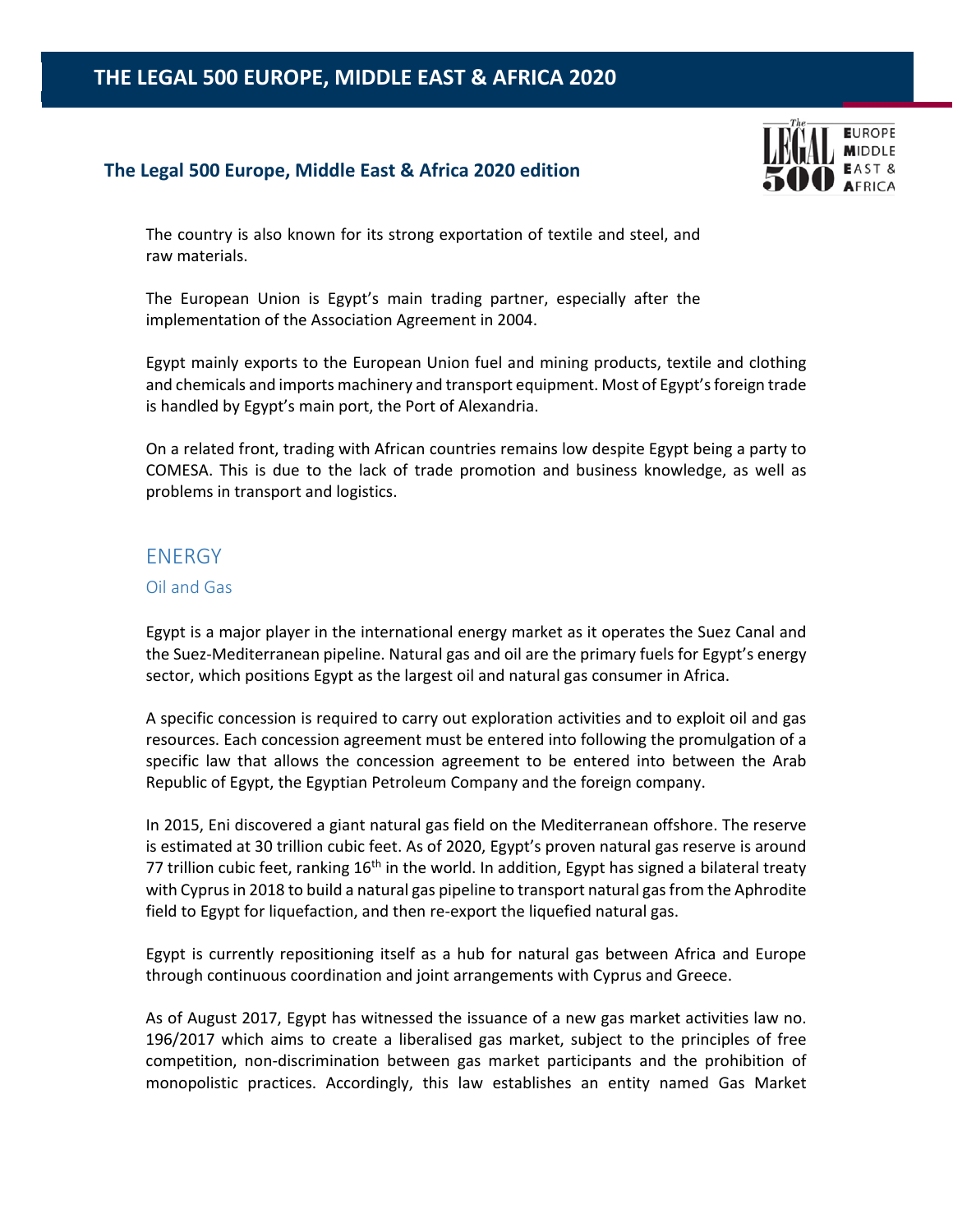### **The Legal 500 Europe, Middle East & Africa 2020 edition**



Activities Regulatory Authority as the regulator of the gas market, granting it broad regulatory powers over the gas market generally and to the licensing regime particularly.

### Renewable Energy

Egypt set a target of generating 20% and 33.3% of its electricity from renewable resources by 2022 and 2035, respectively.



Egyptian Law no. 203/2014 created the Feed‐in Tariff Program for generating electricity from solar and wind energy. Egypt has constructed Benban Solar Park which is a power complex of 41 solar power plants with capacity of 1.8GW. The project is the biggest solar photovoltaic park in the world and costed around \$4 billion.

The Egyptian Government is the sole off taker of the produced energy with the tariff set by a Cabinet Decree and a new electricity law has been enacted accordingly in 2015. The land on which the projects are being developed was allocated by the Egyptian government to the qualified developers on a first‐come, first‐served basis.

### **GENERAL**

This guide does not constitute legal advice, nor does it purport to address every legal issue or summarize the current rules, structures or regulatory frameworks.

The regulatory system in Egypt is dynamic and subject to frequent changes in application and interpretation. We recommend that you obtain legal advice and liaise with the relevant government authorities on how the law applies to foreign investors in respect of a particular investment or business activity at the relevant time.

We hope that you find this guide to be a useful overview of the high-level legal issues in relation to doing business in Egypt. Please do not hesitate to contact us if you have any queries